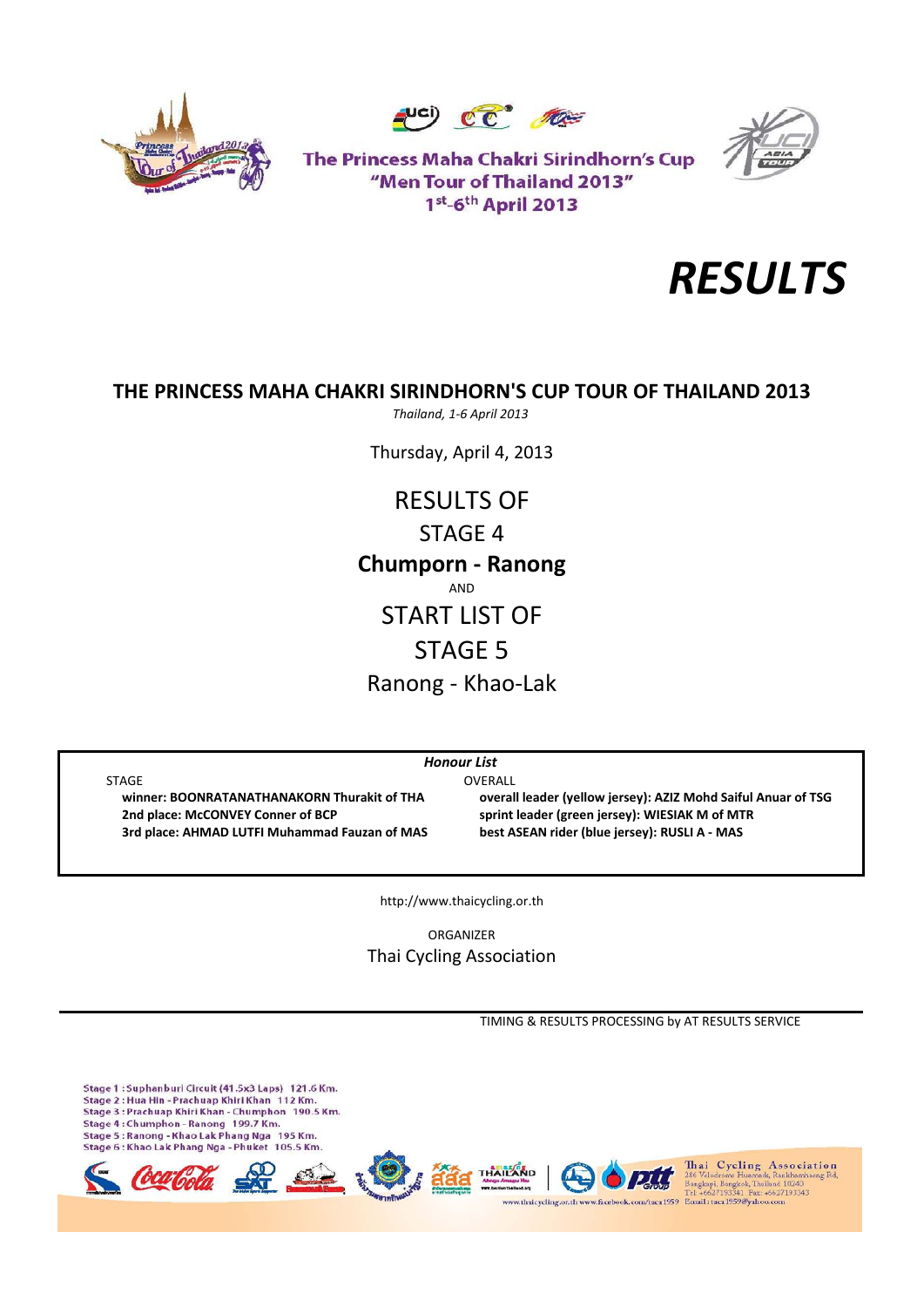STAGE 4 ‐ Chumporn ‐ Ranong Thursday, April 4, 2013

## *COMMISSAIRES' COMMUNIQUE on Thursday, April 4, 2013*

- **1** INFORMATION OF STAGE 4 Nothing to report
- **2** Jersey Leader & Wearer in Stage 5

| YELLOW      | No. 92 AZIZ. M of TSG    |
|-------------|--------------------------|
| GREEN       | No. 31 WIESIAK. M of MTR |
| <b>BLUE</b> | No. 134 RUSLI, A of MAS  |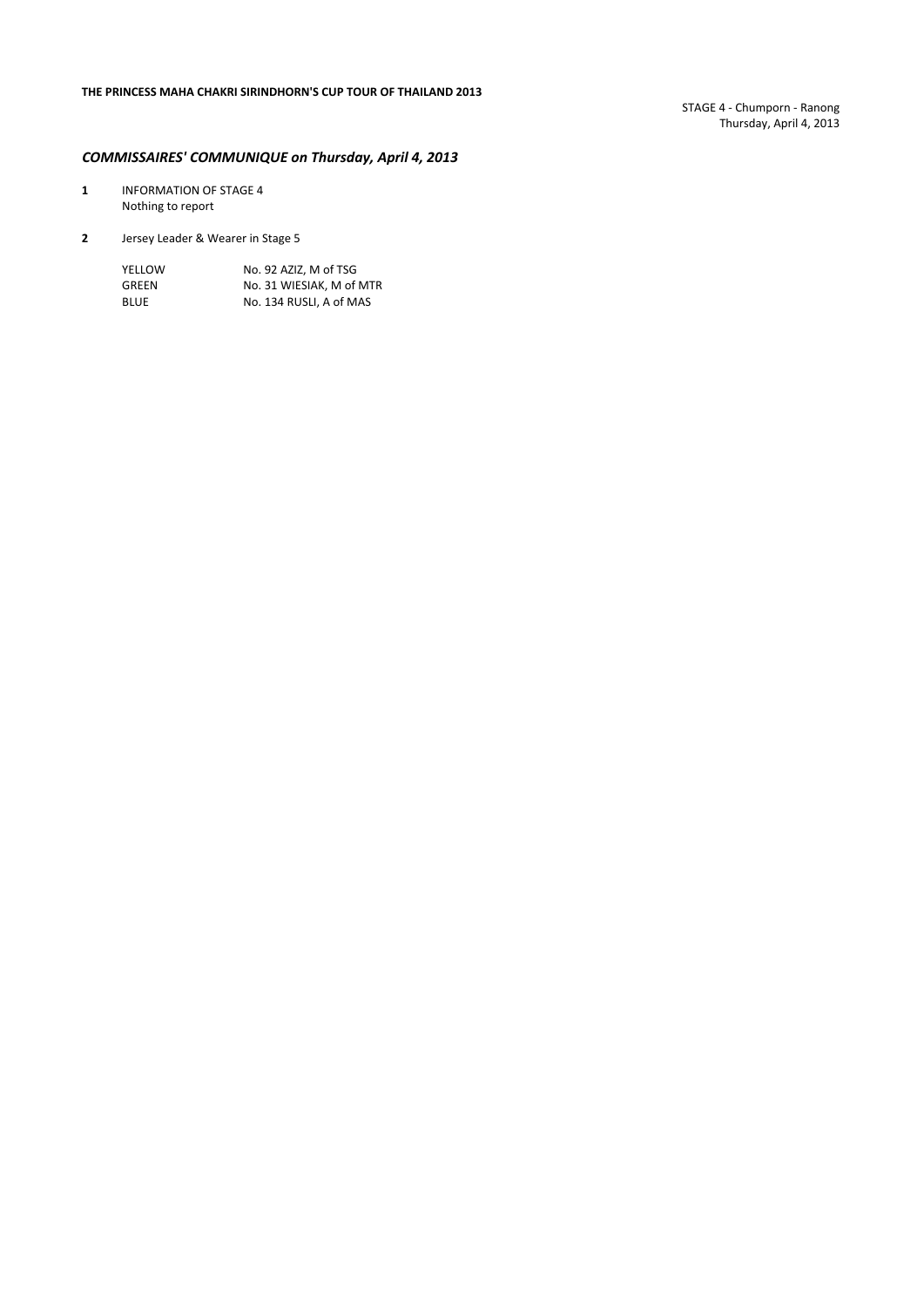STAGE 4 ‐ Chumporn ‐ Ranong Thursday, April 4, 2013 09:00 Distance : 199.7 km Average Speed of Winner : 39.27km/hr Sunny

## *STAGE INDIVIDUAL CLASSIFICATION*

| <b>PLACE</b> | NO           | <b>NAT</b> |          | SURNAME, NAME                       | TEAM       | TIME    |       | <b>GAP BONUSES</b> | PENALTY |
|--------------|--------------|------------|----------|-------------------------------------|------------|---------|-------|--------------------|---------|
| $\mathbf{1}$ | 151          | <b>THA</b> | 19890318 | <b>BOONRATANATHANAKORN Thurakit</b> | <b>THA</b> | 5:05:06 |       | 10                 |         |
| 2            | 74           | <b>IRL</b> | 19880720 | <b>McCONVEY Conner</b>              | <b>BCP</b> | 5:05:06 | 00:00 | 06                 |         |
| 3            | 131          | MAS        | 19860409 | AHMAD LUTFI Muhammad Fauzan         | MAS        | 5:05:06 | 00:00 | 04                 |         |
| 4            | 65           | <b>JPN</b> | 19890519 | YOSHIDA Hayato                      | SMN        | 5:05:20 | 00:14 | 00                 |         |
| 5            | 114          | <b>HKG</b> | 19880226 | <b>KWOK Ho Ting Marco</b>           | <b>HKG</b> | 5:05:20 | 00:14 | 00                 |         |
| 6            | 91           | <b>MAS</b> | 19831210 | SALLEH Mohd Zamri                   | <b>TSG</b> | 5:05:20 | 00:14 | 00                 |         |
| 7            | 93           | <b>MAS</b> | 19890609 | <b>MAT AMIN Mohd Shahrul</b>        | <b>TSG</b> | 5:05:20 | 00:14 | 00                 |         |
|              | 31           | POL        |          |                                     | <b>MTR</b> |         | 00:14 | 00                 |         |
| 8            |              |            | 19810401 | <b>WIESIAK Mariusz</b>              |            | 5:05:20 |       |                    |         |
| 9            | 61           | <b>JPN</b> | 19850621 | <b>HATANAKA Yusuke</b>              | SMN        | 5:05:20 | 00:14 | 00                 |         |
| 10           | 75           | <b>UKR</b> | 19840108 | SURUTKOVYCH Oleksandr               | <b>BCP</b> | 5:05:20 | 00:14 | 00                 |         |
| 11           | 101          | <b>TPE</b> | 19850622 | <b>WU Po Hung</b>                   | <b>TPE</b> | 5:05:20 | 00:14 | 00                 |         |
| 12           | 171          | <b>VIE</b> | 19890924 | <b>BUI Minh Thuy</b>                | VIE        | 5:05:20 | 00:14 | 00                 |         |
| 13           | 133          | <b>MAS</b> | 19870726 | MISBAH Muhamad Rauf Nur             | MAS        | 5:05:20 | 00:14 | 00                 |         |
| 14           | 203          | AUS        | 19780617 | <b>HALL Bradeley</b>                | <b>STG</b> | 5:05:20 | 00:14 | 00                 |         |
| 15           | 11           | <b>NED</b> | 19660610 | <b>NEDERLOF Leendertarie</b>        | <b>CCN</b> | 5:05:20 | 00:14 | 00                 |         |
| 16           | 72           | AZE        | 19870212 | <b>ASADOV Elchin</b>                | <b>BCP</b> | 5:05:20 | 00:14 | 00                 |         |
| 17           | 173          | VIE        | 19930919 | <b>NGUYEN Hoang Sang</b>            | VIE        | 5:05:20 | 00:14 | 00                 |         |
| 18           | 155          | <b>THA</b> | 19940318 | YORDSUWAN Setthawut                 | <b>THA</b> | 5:05:20 | 00:14 | 00                 |         |
| 19           | 54           | <b>KOR</b> | 19930422 | LEE Seung Kwon                      | <b>SCT</b> | 5:05:20 | 00:14 | 00                 |         |
| 20           | $\mathbf{1}$ | <b>JPN</b> | 19841227 | NAKAJIMA Yasuharu                   | AIS        | 5:05:20 | 00:14 | 00                 |         |
| 21           | 153          | <b>THA</b> | 19911018 | LIPHONGYU Nawuti                    | <b>THA</b> | 5:05:20 | 00:14 | 00                 |         |
| 22           | 175          | VIE        | 19921204 |                                     | VIE        |         | 00:14 | 00                 |         |
|              |              |            |          | <b>TRINH Duc Tam</b>                |            | 5:05:20 |       |                    |         |
| 23           | 14           | <b>AUS</b> | 19880925 | <b>JONES Caleb</b>                  | <b>CCN</b> | 5:05:20 | 00:14 | 00                 |         |
| 24           | 201          | AUS        | 19891109 | VAN DER PLOEG Paul                  | <b>STG</b> | 5:05:20 | 00:14 | 00                 |         |
| 25           | 102          | <b>TPE</b> | 19851228 | <b>HUNG Kun Hung</b>                | <b>TPE</b> | 5:05:20 | 00:14 | 00                 |         |
| 26           | 92           | MAS        | 19860719 | AZIZ Mohd Saiful Anuar              | <b>TSG</b> | 5:05:20 | 00:14 | 00                 |         |
| 27           | 111          | <b>HKG</b> | 19910505 | CHOI Ki Ho                          | <b>HKG</b> | 5:05:20 | 00:14 | 00                 |         |
| 28           | 184          | AUS        | 19851031 | <b>WALKER William</b>               | COP        | 5:05:20 | 00:14 | 00                 |         |
| 29           | 162          | <b>UZB</b> | 19850918 | <b>ABREKOV Yusup</b>                | <b>UZB</b> | 5:05:20 | 00:14 | 00                 |         |
| 30           | 112          | <b>HKG</b> | 19910208 | <b>CHEUNG King Lok</b>              | <b>HKG</b> | 5:05:20 | 00:14 | 00                 |         |
| 31           | 134          | <b>MAS</b> | 19870205 | RUSLI Amir Mustafa                  | MAS        | 5:05:20 | 00:14 | 00                 |         |
| 32           | 32           | <b>KOR</b> | 19861015 | KIM Do Hyoung                       | <b>MTR</b> | 5:05:20 | 00:14 | 00                 |         |
| 33           | 191          | AUS        | 19730106 | <b>HOLLANDS Eddy</b>                | EDH        | 5:05:20 | 00:14 | 00                 |         |
| 34           | 41           | MAS        | 19861102 | LOH Sea Keong                       | WIL        | 5:05:20 | 00:14 | 00                 |         |
| 35           | 204          | AUS        | 19831109 | <b>MORLEY Henry</b>                 | <b>STG</b> | 5:05:20 | 00:14 | 00                 |         |
| 36           | 81           | PHI        | 19811222 | RAVINA Jonipher B                   | T7E        | 5:05:27 | 00:21 | 00                 |         |
| 37           | 53           | <b>KOR</b> | 19940711 | KO Do Kyun                          | <b>SCT</b> | 5:05:28 | 00:22 | 02                 |         |
|              |              |            | 19890801 |                                     |            |         | 00:22 |                    |         |
| 38           | 62           | <b>JPN</b> |          | <b>IRIBE Shotaro</b>                | SMN        | 5:05:28 |       | 00                 |         |
| 39           | 83           | PHI        | 19850911 | <b>GALEDO Mark John</b>             | T7E        | 5:05:28 | 00:22 | 01                 |         |
| 40           | 63           | <b>JPN</b> | 19890722 | NONAKA Ryoma                        | SMN        | 5:05:37 | 00:31 | 00                 |         |
| 41           | 94           | MAS        | 19860811 | ROSDI Mohd Nor Umardi               | TSG        | 5:05:45 | 00:39 | 00                 |         |
| 42           | 84           | PHI        | 19820726 | <b>HUALDA Ronnel</b>                | T7E        | 5:06:11 | 01:05 | 00                 |         |
| 43           | 15           | <b>KOR</b> | 19880928 | LEE Ki Suk                          | <b>CCN</b> | 5:08:18 | 03:12 | 00                 |         |
| 44           | 124          | KAZ        | 19941221 | <b>MORDVINTSEV Kirill</b>           | KAZ        | 5:08:19 | 03:13 | 00                 |         |
| 45           | 51           | <b>KOR</b> | 19861017 | LEE Won Jae                         | <b>SCT</b> | 5:08:19 | 03:13 | 00                 |         |
| 46           | 165          | UZB        | 19840518 | <b>VOLIK Konstantin</b>             | <b>UZB</b> | 5:08:19 | 03:13 | 00                 |         |
| 47           | 135          | MAS        | 19860620 | ZAINAL Mohd Nor Rizuan              | MAS        | 5:08:21 | 03:15 | 00                 |         |
| 48           | 182          | AUS        | 19781126 | <b>BARENDILLA Carlo</b>             | COP        | 5:08:21 | 03:15 | 00                 |         |
| 49           | 24           | <b>DEN</b> | 19900131 | RASMUSSSEN Nicki                    | <b>DKK</b> | 5:08:21 | 03:15 | 00                 |         |
| 50           | 25           | <b>DEN</b> | 19890605 | <b>WARSOE Emil</b>                  | <b>DKK</b> | 5:08:34 | 03:28 | 00                 |         |
| 51           | 164          | <b>UZB</b> | 19860522 | KARIMOV Ruslan                      | <b>UZB</b> | 5:08:40 | 03:34 | 00                 |         |
| 52           | 122          | KAZ        | 19940923 | <b>KAZANTSEV Timur</b>              | KAZ        | 5:08:40 | 03:34 | 00                 |         |
| 53           | 154          | THA        | 19880323 | SAI-UDOMSIL Phuchong                | <b>THA</b> | 5:08:49 | 03:43 | 00                 |         |
|              |              |            |          |                                     |            |         |       |                    |         |
| 54           | 152          | THA        | 19910405 | CHANGPAD Kritsada                   | THA        | 5:08:49 | 03:43 | 00                 |         |
| 55           | 172          | VIE        | 19880712 | HO Van Phuc                         | VIE        | 5:08:49 | 03:43 | 00                 |         |
| 56           | 82           | PHI        | 19920702 | AQUINO Jerry JR                     | T7E        | 5:08:50 | 03:44 | 00                 |         |
| 57           | 85           | PHI        | 19860313 | SICAM Harvey                        | T7E        | 5:13:47 | 08:41 | 00                 |         |
| 58           | 193          | AUS        | 19870930 | <b>NEWMAN Scott</b>                 | EDH        | 5:13:47 | 08:41 | 00                 |         |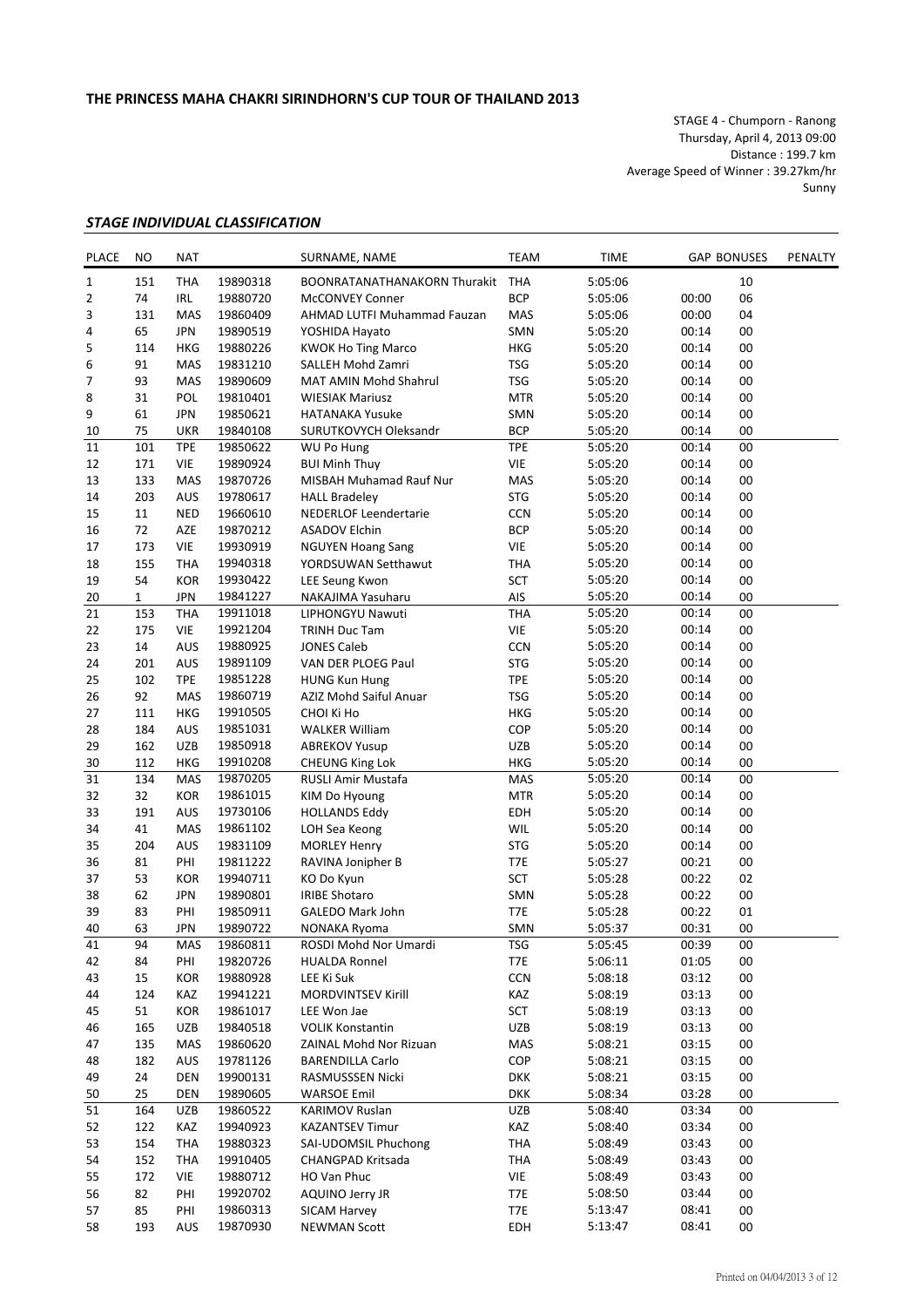| 59              | 211 | <b>THA</b> | 19860125 | <b>THANCHAI Tanasak</b>    | <b>TAS</b> | 5:14:08 | 09:02 | 00     |
|-----------------|-----|------------|----------|----------------------------|------------|---------|-------|--------|
| 60              | 174 | <b>VIE</b> | 19891022 | <b>TANG Tri Hung</b>       | VIE        | 5:14:08 | 09:02 | 00     |
| 61              | 34  | <b>JPN</b> | 19890606 | <b>KUBOKI Kazushige</b>    | <b>MTR</b> | 5:14:08 | 09:02 | 00     |
| 62              | 64  | <b>JPN</b> | 19890510 | YASUI Masahiko             | SMN        | 5:14:08 | 09:02 | 00     |
| 63              | 214 | <b>THA</b> | 19930613 | SANIKWATHI Thanawut        | <b>TAS</b> | 5:14:08 | 09:02 | 00     |
| 64              | 105 | <b>TPE</b> | 19920313 | <b>TSENG Yi Hao</b>        | <b>TPE</b> | 5:14:08 | 09:02 | 00     |
| 65              | 163 | <b>UZB</b> | 19910405 | <b>GORBACHEV Gleb</b>      | <b>UZB</b> | 5:14:08 | 09:02 | 00     |
| 66              | 213 | <b>THA</b> | 19930925 | SAIUDOMSIL Puchol          | <b>TAS</b> | 5:14:08 | 09:02 | 00     |
| 67              | 123 | KAZ        | 19940530 | <b>MARUKHIH Vitaliy</b>    | KAZ        | 5:14:08 | 09:02 | 00     |
| 68              | 121 | KAZ        | 19940127 | <b>ASTAFYEV Stepan</b>     | KAZ        | 5:14:08 | 09:02 | 00     |
| 69              | 35  | <b>JPN</b> | 19910812 | YASUHARA Daiki             | <b>MTR</b> | 5:14:08 | 09:02 | 00     |
| 70              | 104 | <b>TPE</b> | 19940621 | LIU En Chieh               | <b>TPE</b> | 5:14:08 | 09:02 | 00     |
| $\overline{71}$ | 185 | AUS        | 19870819 | <b>WILLIAMS Andrew</b>     | COP        | 5:14:08 | 09:02 | 00     |
| 72              | 205 | AUS        | 19881210 | <b>SMYTH Alexander</b>     | <b>STG</b> | 5:14:08 | 09:02 | 00     |
| 73              | 115 | <b>HKG</b> | 19940120 | <b>LEUNG Chun Wing</b>     | <b>HKG</b> | 5:14:08 | 09:02 | 00     |
| 74              | 145 | <b>MYA</b> | 19900207 | That Paing Htwe            | <b>MYA</b> | 5:14:08 | 09:02 | 00     |
| 75              | 44  | SIN        | 19901214 | <b>GOH Choon Huat</b>      | WIL        | 5:14:08 | 09:02 | 00     |
| 76              | 183 | AUS        | 19880119 | <b>REPACHOLI Douglas</b>   | COP        | 5:14:08 | 09:02 | 00     |
| 77              | 113 | <b>HKG</b> | 19850903 | <b>CHEUNG King Wai</b>     | <b>HKG</b> | 5:14:08 | 09:02 | 00     |
| 78              | 55  | <b>KOR</b> | 19930618 | PARK Kyoung Ho             | <b>SCT</b> | 5:14:08 | 09:02 | 00     |
| 79              | 71  | AUS        | 19780425 | <b>ROGERS Rico</b>         | <b>BCP</b> | 5:14:08 | 09:02 | 00     |
| 80              | 215 | <b>THA</b> | 19931027 | SEEHABUNTONG Poompat       | <b>TAS</b> | 5:14:08 | 09:02 | 00     |
| 81              | 73  | AZE        | 19920112 | <b>ISGANDAROV Tural</b>    | <b>BCP</b> | 5:14:08 | 09:02 | 03     |
| 82              | 202 | AUS        | 19850424 | <b>ENGLISH Peter</b>       | <b>STG</b> | 5:14:08 | 09:02 | 00     |
| 83              | 181 | AUS        | 19620202 | MCMURDO Hilton             | COP        | 5:14:08 | 09:02 | 00     |
| 84              | 21  | <b>DEN</b> | 19870831 | <b>NIELSEN Philip</b>      | <b>DKK</b> | 5:14:08 | 09:02 | 00     |
| 85              | 33  | <b>JPN</b> | 19910629 | <b>KOMAKI Yuya</b>         | <b>MTR</b> | 5:14:08 | 09:02 | 00     |
| 86              | 195 | <b>INA</b> | 19830626 | PRIYA PRASETYA Heksa       | <b>EDH</b> | 5:14:08 | 09:02 | 00     |
| 87              | 2   | <b>JPN</b> | 19871122 | FUKUDA Shimpei             | AIS        | 5:14:08 | 09:02 | 00     |
| 88              | 4   | <b>JPN</b> | 19890201 | <b>KIMORI Nozomu</b>       | AIS        | 5:14:08 | 09:02 | $00\,$ |
| 89              | 212 | <b>THA</b> | 19910311 | RUANPAE Jakapan            | <b>TAS</b> | 5:14:08 | 09:02 | 00     |
| 90              | 23  | <b>DEN</b> | 19671007 | <b>PETERSEN Soren</b>      | <b>DKK</b> | 5:14:08 | 09:02 | 00     |
| 91              | 45  | <b>NED</b> | 19831212 | RABOU Thomas Josephus      | WIL        | 5:14:08 | 09:02 | 00     |
| 92              | 161 | <b>UZB</b> | 19820611 | <b>HALMURATOV Muradjan</b> | <b>UZB</b> | 5:14:08 | 09:02 | 00     |
| 93              | 52  | <b>KOR</b> | 19740615 | CHO Ho Sung                | <b>SCT</b> | 5:14:08 | 09:02 | 00     |
| 94              | 132 | MAS        | 19901226 | ALIAS Ahmad Fakhrullah     | MAS        | 5:14:08 | 09:02 | 00     |
| 95              | 95  | <b>MAS</b> | 19880915 | <b>SALLEH Mohd Harrif</b>  | <b>TSG</b> | 5:14:08 | 09:02 | 00     |
| 96              | 3   | <b>JPN</b> | 19881113 | HIRATSUKA Yoshimitsu       | AIS        | 5:16:25 | 11:19 | 00     |

# *OUT OF RACE*

NIL

NOTE: DSQ ‐ Disqualified, DNF ‐ Did Not Finish, DNS ‐ Did Not Start

No of Starters : 96 No of Starters Not Starting: 0 No of Riders Finish After Deadline : 0 No of Riders Dropping Out : 0 No of Riders Disqualified : 0 No of Riders Finished : 96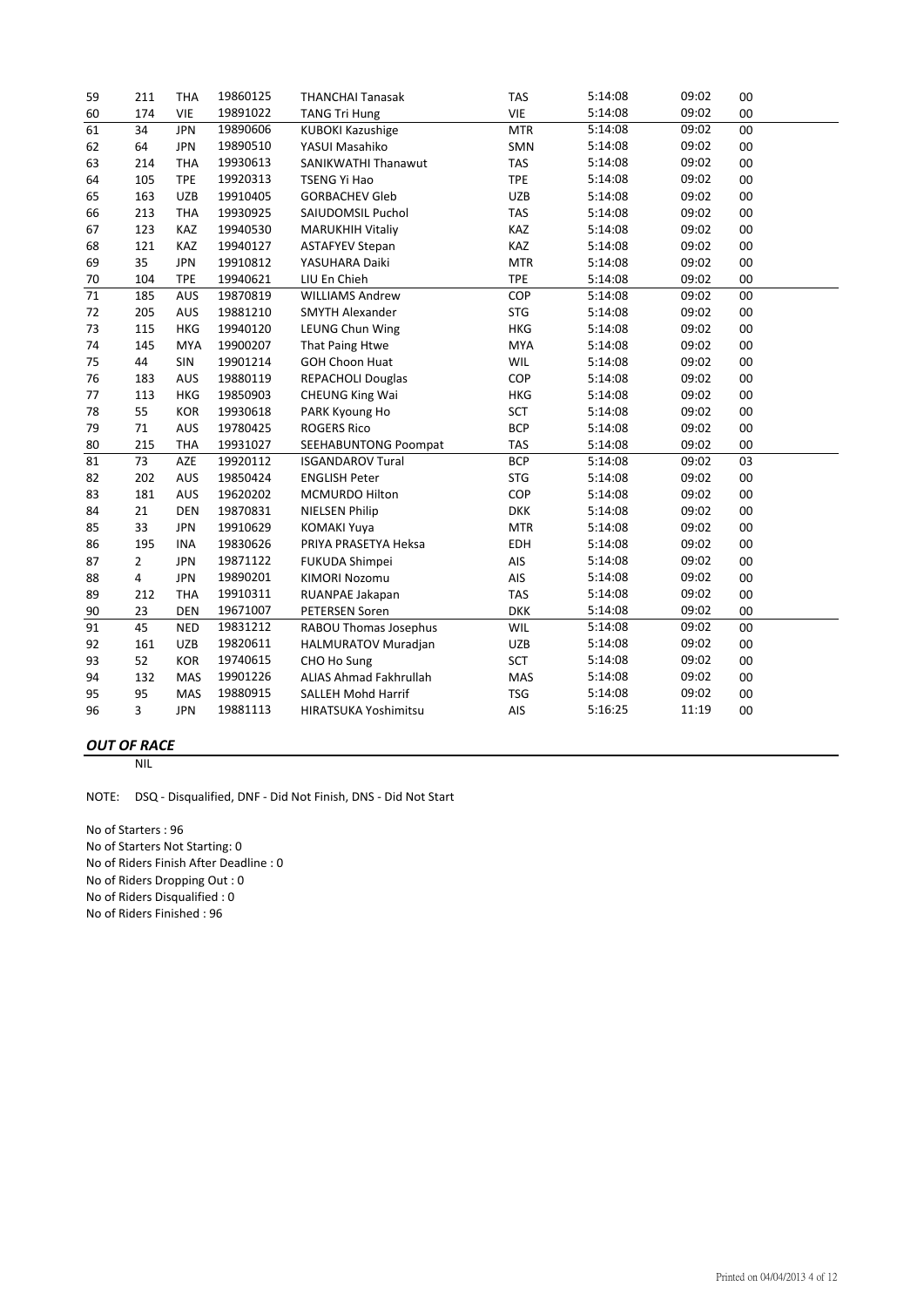### *STAGE TEAM CLASSIFICATION*

| PLACE          | <b>TEAM</b>                                              | <b>MEMBERS</b> | <b>TIME</b> | GAP   |  |
|----------------|----------------------------------------------------------|----------------|-------------|-------|--|
| 1              | SYNERGY BAKU CYCLING PROJECT                             | 74,75,72       | 15:15:46    |       |  |
| 2              | <b>TEAM THAILAND</b>                                     | 151,155,153    | 15:15:46    | 00:00 |  |
| 3              | <b>MALAYSIA NATIONAL TEAM</b>                            | 131,133,134    | 15:15:46    | 00:00 |  |
| 4              | TERENGGANU CYCLING TEAM                                  | 91,93,92       | 15:16:00    | 00:14 |  |
| $\overline{5}$ | <b>VIETNAM NATIONAL TEAM</b>                             | 171,173,175    | 15:16:00    | 00:14 |  |
| 6              | <b>TEAM HONG KONG CHINA</b>                              | 114,111,112    | 15:16:00    | 00:14 |  |
| 7              | SATALYST GIANT RACING TEAM                               | 203,201,204    | 15:16:00    | 00:14 |  |
| 8              | SHIMANO RACING TEAM                                      | 65,61,62       | 15:16:08    | 00:22 |  |
| 9              | TEAM 7 ELEVEN PRESENTED BY ROAD BIKE PHILIPPINI 81,83,84 |                | 15:17:06    | 01:20 |  |
| 10             | <b>CCN CYCLING TEAM</b>                                  | 11,14,15       | 15:18:58    | 03:12 |  |
| 11             | SEOUL CYCLING TEAM                                       | 54,53,51       | 15:19:07    | 03:21 |  |
| 12             | UZEBEKISTAN NATIONAL TEAM                                | 162, 165, 164  | 15:22:19    | 06:33 |  |
| 13             | CHINESE TAIPEI NATIONAL TEAM                             | 101,102,105    | 15:24:48    | 09:02 |  |
| 14             | <b>MATRIX POWERTAG</b>                                   | 31,32,34       | 15:24:48    | 09:02 |  |
| 15             | CITY OF PERTH CYCLING TEAM                               | 184, 182, 185  | 15:27:49    | 12:03 |  |
| 16             | DESIGNA KOKKEN - KNUDSGAARD                              | 24,25,21       | 15:31:03    | 15:17 |  |
| 17             | TEAM KAZAKHSTAN                                          | 124,122,123    | 15:31:07    | 15:21 |  |
| 18             | EDDY HOLLANDS BICYCLE SERVICES                           | 191,193,195    | 15:33:15    | 17:29 |  |
| 19             | AISAN RACING TEAM                                        | 1,2,4          | 15:33:36    | 17:50 |  |
| 20             | <b>WILIER SINGAPORE TEAM</b>                             | 41,44,45       | 15:33:36    | 17:50 |  |
| 21             | <b>T-ALL STAR</b>                                        | 211,214,213    | 15:42:24    | 26:38 |  |

### *STAGE BEST ASEAN RIDER*

| PLACE          | NO. | NAME                    | TIME          | GAP | PLACE NO |     | <b>NAME</b>           | TIME          | GAP |
|----------------|-----|-------------------------|---------------|-----|----------|-----|-----------------------|---------------|-----|
| $\mathbf{1}$   | 151 | <b>BOONRATANATHANAK</b> | 5:05:06       |     | 11       | 154 | SAI-UDOMSIL P - THA   | 5:08:49 03:43 |     |
| $\overline{2}$ | 131 | AHMAD LUTFI M - MAS     | 5:05:06 00:00 |     | 12       | 152 | CHANGPAD K - THA      | 5:08:49 03:43 |     |
| 3              | 171 | <b>BUI M - VIE</b>      | 5:05:20 00:14 |     | 13       | 172 | HO V - VIE            | 5:08:49 03:43 |     |
| 4              | 133 | MISBAH M - MAS          | 5:05:20 00:14 |     | 14       | 174 | TANG T - VIE          | 5:14:08 09:02 |     |
| 5              | 173 | NGUYEN H - VIE          | 5:05:20 00:14 |     | 15       | 145 | That Paing Htwe - MY/ | 5:14:08 09:02 |     |
| 6              | 155 | YORDSUWAN S - THA       | 5:05:20 00:14 |     | 16       | 132 | ALIAS A - MAS         | 5:14:08 09:02 |     |
| $\overline{7}$ | 153 | LIPHONGYU N - THA       | 5:05:20 00:14 |     |          |     |                       |               |     |
| 8              | 175 | TRINH D - VIE           | 5:05:20 00:14 |     |          |     |                       |               |     |
| 9              | 134 | RUSLI A - MAS           | 5:05:20 00:14 |     |          |     |                       |               |     |
| 10             | 135 | ZAINAL M - MAS          | 5:08:21 03:15 |     |          |     |                       |               |     |

### *STAGE ASEAN TEAM CLASSIFICATION*

| <b>PLACE</b> | TEAM                   | MEMBERS     | TIME     | GAP   |
|--------------|------------------------|-------------|----------|-------|
|              | TEAM THAILAND          | 151,155,153 | 15:15:46 |       |
|              | MALAYSIA NATIONAL TEAM | 131,133,134 | 15:15:46 | 00:00 |
|              | VIETNAM NATIONAL TEAM  | 171,173,175 | 15:16:00 | 00:14 |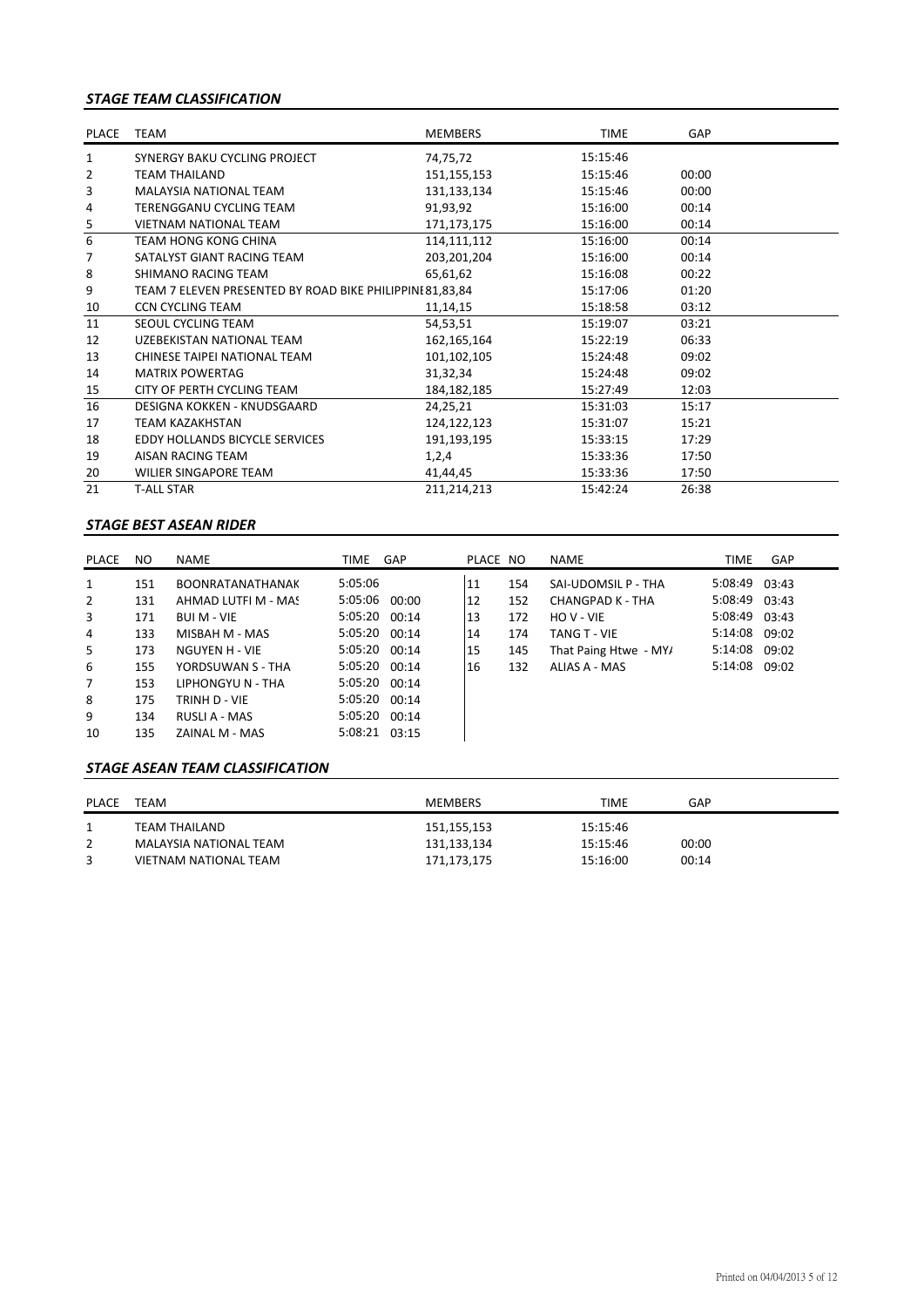AFTER STAGE 4 Thursday, April 4, 2013 Total Distance Covered : 621.4 km Average Speed of Leader : 41.58 km/hr

## *INDIVIDUAL GENERAL CLASSIFICATION by TIME (YELLOW JERSEY)*

| <b>PLACE</b>     | NO  | UCI CODE   |          | SURNAME, NAME                       | <b>TEAM</b> | <b>TIME</b> | GAP   |
|------------------|-----|------------|----------|-------------------------------------|-------------|-------------|-------|
| $1\,$            | 92  | <b>MAS</b> | 19860719 | AZIZ Mohd Saiful Anuar              | <b>TSG</b>  | 14:56:38    |       |
| $\overline{2}$   | 111 | HKG        | 19910505 | CHOI Ki Ho                          | <b>HKG</b>  | 14:56:40    | 00:02 |
| 3                | 184 | AUS        | 19851031 | <b>WALKER William</b>               | COP         | 14:56:42    | 00:04 |
| 4                | 1   | <b>JPN</b> | 19841227 | NAKAJIMA Yasuharu                   | AIS         | 14:56:42    | 00:04 |
| 5                | 134 | <b>MAS</b> | 19870205 | RUSLI Amir Mustafa                  | MAS         | 14:57:11    | 00:33 |
| 6                | 74  | IRL        | 19880720 | McCONVEY Conner                     | <b>BCP</b>  | 14:57:13    | 00:35 |
| $\boldsymbol{7}$ | 201 | AUS        | 19891109 | VAN DER PLOEG Paul                  | <b>STG</b>  | 14:57:24    | 00:46 |
| 8                | 41  | MAS        | 19861102 | LOH Sea Keong                       | WIL         | 14:57:34    | 00:56 |
| 9                | 65  | <b>JPN</b> | 19890519 | YOSHIDA Hayato                      | SMN         | 14:57:40    | 01:02 |
| 10               | 31  | POL        | 19810401 | <b>WIESIAK Mariusz</b>              | <b>MTR</b>  | 14:57:42    | 01:04 |
| 11               | 72  | AZE        | 19870212 | <b>ASADOV Elchin</b>                | <b>BCP</b>  | 14:57:43    | 01:05 |
| 12               | 114 | HKG        | 19880226 | <b>KWOK Ho Ting Marco</b>           | <b>HKG</b>  | 14:57:46    | 01:08 |
| 13               | 112 | HKG        | 19910208 | <b>CHEUNG King Lok</b>              | <b>HKG</b>  | 14:57:52    | 01:14 |
| 14               | 131 | MAS        | 19860409 | AHMAD LUTFI Muhammad Fauzan         | MAS         | 14:58:09    | 01:31 |
| 15               | 14  | AUS        | 19880925 | <b>JONES Caleb</b>                  | <b>CCN</b>  | 14:58:17    | 01:39 |
| 16               | 61  | <b>JPN</b> | 19850621 | <b>HATANAKA Yusuke</b>              | SMN         | 14:58:27    | 01:49 |
| 17               | 155 | <b>THA</b> | 19940318 | YORDSUWAN Setthawut                 | THA         | 14:58:27    | 01:49 |
| 18               | 62  | <b>JPN</b> | 19890801 | <b>IRIBE Shotaro</b>                | SMN         | 14:58:45    | 02:07 |
| 19               | 63  | <b>JPN</b> | 19890722 | NONAKA Ryoma                        | SMN         | 14:58:54    | 02:16 |
| 20               | 153 | <b>THA</b> | 19911018 | LIPHONGYU Nawuti                    | <b>THA</b>  | 14:59:06    | 02:28 |
| 21               | 151 | <b>THA</b> | 19890318 | <b>BOONRATANATHANAKORN Thurakit</b> | <b>THA</b>  | 14:59:07    | 02:29 |
| 22               | 171 | <b>VIE</b> | 19890924 | <b>BUI Minh Thuy</b>                | <b>VIE</b>  | 14:59:16    | 02:38 |
| 23               | 175 | <b>VIE</b> | 19921204 | <b>TRINH Duc Tam</b>                | VIE         | 14:59:17    | 02:39 |
| 24               | 91  | MAS        | 19831210 | SALLEH Mohd Zamri                   | <b>TSG</b>  | 14:59:19    | 02:41 |
| 25               | 101 | <b>TPE</b> | 19850622 | WU Po Hung                          | <b>TPE</b>  | 14:59:21    | 02:43 |
| 26               | 11  | <b>NED</b> | 19660610 | <b>NEDERLOF Leendertarie</b>        | <b>CCN</b>  | 14:59:31    | 02:53 |
| 27               | 203 | AUS        | 19780617 | <b>HALL Bradeley</b>                | <b>STG</b>  | 14:59:31    | 02:53 |
| 28               | 173 | <b>VIE</b> | 19930919 | <b>NGUYEN Hoang Sang</b>            | <b>VIE</b>  | 14:59:31    | 02:53 |
| 29               | 133 | MAS        | 19870726 | MISBAH Muhamad Rauf Nur             | MAS         | 14:59:31    | 02:53 |
| 30               | 191 | AUS        | 19730106 | <b>HOLLANDS Eddy</b>                | EDH         | 14:59:31    | 02:53 |
| 31               | 93  | MAS        | 19890609 | MAT AMIN Mohd Shahrul               | <b>TSG</b>  | 14:59:31    | 02:53 |
| 32               | 81  | PHI        | 19811222 | RAVINA Jonipher B                   | T7E         | 14:59:38    | 03:00 |
| 33               | 83  | PHI        | 19850911 | GALEDO Mark John                    | T7E         | 14:59:38    | 03:00 |
| 34               | 32  | KOR        | 19861015 | KIM Do Hyoung                       | <b>MTR</b>  | 14:59:48    | 03:10 |
| 35               | 54  | KOR        | 19930422 | LEE Seung Kwon                      | SCT         | 15:00:07    | 03:29 |
| 36               | 84  | PHI        | 19820726 | <b>HUALDA Ronnel</b>                | T7E         | 15:00:22    | 03:44 |
| 37               | 94  | <b>MAS</b> | 19860811 | ROSDI Mohd Nor Umardi               | <b>TSG</b>  | 15:00:23    | 03:45 |
| 38               | 102 | <b>TPE</b> | 19851228 | <b>HUNG Kun Hung</b>                | <b>TPE</b>  | 15:00:55    | 04:17 |
| 39               | 162 | UZB        | 19850918 | <b>ABREKOV Yusup</b>                | UZB         | 15:00:55    | 04:17 |
| 40               | 154 | <b>THA</b> | 19880323 | SAI-UDOMSIL Phuchong                | THA         | 15:01:15    | 04:37 |
| 41               | 15  | KOR        | 19880928 | LEE Ki Suk                          | CCN         | 15:01:33    | 04:55 |
| 42               | 204 | AUS        | 19831109 | <b>MORLEY Henry</b>                 | <b>STG</b>  | 15:01:33    | 04:55 |
| 43               | 24  | DEN        | 19900131 | RASMUSSSEN Nicki                    | <b>DKK</b>  | 15:01:38    | 05:00 |
| 44               | 53  | KOR        | 19940711 | KO Do Kyun                          | SCT         | 15:02:08    | 05:30 |
| 45               | 165 | UZB        | 19840518 | <b>VOLIK Konstantin</b>             | UZB         | 15:02:20    | 05:42 |
| 46               | 182 | AUS        | 19781126 | <b>BARENDILLA Carlo</b>             | COP         | 15:02:29    | 05:51 |
| 47               | 135 | MAS        | 19860620 | ZAINAL Mohd Nor Rizuan              | MAS         | 15:02:32    | 05:54 |
| 48               | 122 | KAZ        | 19940923 | <b>KAZANTSEV Timur</b>              | KAZ         | 15:02:41    | 06:03 |
| 49               | 152 | <b>THA</b> | 19910405 | CHANGPAD Kritsada                   | THA         | 15:03:00    | 06:22 |
| 50               | 172 | <b>VIE</b> | 19880712 | HO Van Phuc                         | VIE         | 15:03:00    | 06:22 |
| 51               | 82  | PHI        | 19920702 | <b>AQUINO Jerry JR</b>              | T7E         | 15:03:01    | 06:23 |
| 52               | 51  | KOR        | 19861017 | LEE Won Jae                         | SCT         | 15:03:17    | 06:39 |
| 53               | 124 | KAZ        | 19941221 | <b>MORDVINTSEV Kirill</b>           | KAZ         | 15:05:23    | 08:45 |
| 54               | 25  | DEN        | 19890605 | <b>WARSOE Emil</b>                  | <b>DKK</b>  | 15:05:38    | 09:00 |
| 55               | 164 | UZB        | 19860522 | <b>KARIMOV Ruslan</b>               | UZB         | 15:05:44    | 09:06 |
|                  |     |            |          |                                     |             |             |       |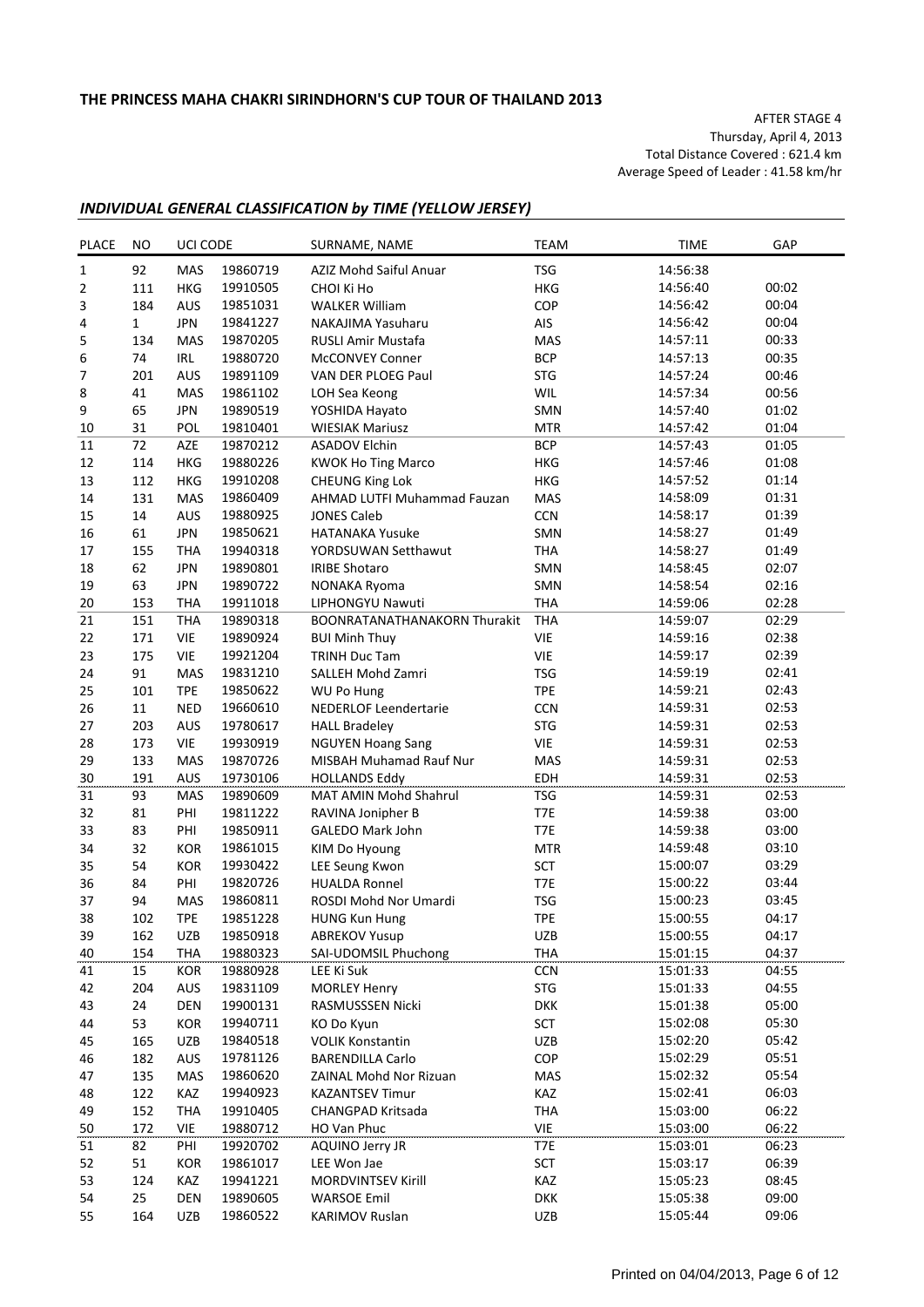| 56 | 52             | <b>KOR</b> | 19740615 | CHO Ho Sung                 | SCT        | 15:06:53 | 10:15 |
|----|----------------|------------|----------|-----------------------------|------------|----------|-------|
| 57 | 195            | <b>INA</b> | 19830626 | PRIYA PRASETYA Heksa        | EDH        | 15:07:03 | 10:25 |
| 58 | 71             | <b>AUS</b> | 19780425 | <b>ROGERS Rico</b>          | <b>BCP</b> | 15:07:05 | 10:27 |
| 59 | 105            | <b>TPE</b> | 19920313 | <b>TSENG Yi Hao</b>         | <b>TPE</b> | 15:07:05 | 10:27 |
| 60 | $\overline{2}$ | <b>JPN</b> | 19871122 | FUKUDA Shimpei              | AIS        | 15:07:15 | 10:37 |
| 61 | 132            | MAS        | 19901226 | ALIAS Ahmad Fakhrullah      | MAS        | 15:07:15 | 10:37 |
| 62 | 183            | AUS        | 19880119 | REPACHOLI Douglas           | COP        | 15:07:18 | 10:40 |
| 63 | 161            | UZB        | 19820611 | HALMURATOV Muradjan         | <b>UZB</b> | 15:07:18 | 10:40 |
| 64 | 34             | <b>JPN</b> | 19890606 | <b>KUBOKI Kazushige</b>     | <b>MTR</b> | 15:07:25 | 10:47 |
| 65 | 85             | PHI        | 19860313 | SICAM Harvey                | T7E        | 15:07:58 | 11:20 |
| 66 | 115            | <b>HKG</b> | 19940120 | LEUNG Chun Wing             | <b>HKG</b> | 15:08:09 | 11:31 |
| 67 | 214            | <b>THA</b> | 19930613 | SANIKWATHI Thanawut         | <b>TAS</b> | 15:08:11 | 11:33 |
| 68 | 95             | MAS        | 19880915 | <b>SALLEH Mohd Harrif</b>   | <b>TSG</b> | 15:08:16 | 11:38 |
| 69 | 73             | AZE        | 19920112 | <b>ISGANDAROV Tural</b>     | <b>BCP</b> | 15:08:16 | 11:38 |
| 70 | 174            | <b>VIE</b> | 19891022 | <b>TANG Tri Hung</b>        | <b>VIE</b> | 15:08:19 | 11:41 |
| 71 | 205            | AUS        | 19881210 | <b>SMYTH Alexander</b>      | <b>STG</b> | 15:08:19 | 11:41 |
| 72 | 211            | <b>THA</b> | 19860125 | <b>THANCHAI Tanasak</b>     | <b>TAS</b> | 15:08:19 | 11:41 |
| 73 | 33             | <b>JPN</b> | 19910629 | <b>KOMAKI Yuya</b>          | <b>MTR</b> | 15:08:19 | 11:41 |
| 74 | 44             | SIN        | 19901214 | <b>GOH Choon Huat</b>       | WIL        | 15:08:19 | 11:41 |
| 75 | 113            | <b>HKG</b> | 19850903 | <b>CHEUNG King Wai</b>      | <b>HKG</b> | 15:08:19 | 11:41 |
| 76 | 202            | <b>AUS</b> | 19850424 | <b>ENGLISH Peter</b>        | <b>STG</b> | 15:08:19 | 11:41 |
| 77 | 64             | <b>JPN</b> | 19890510 | YASUI Masahiko              | SMN        | 15:08:19 | 11:41 |
| 78 | 35             | <b>JPN</b> | 19910812 | YASUHARA Daiki              | <b>MTR</b> | 15:08:23 | 11:45 |
| 79 | 121            | KAZ        | 19940127 | <b>ASTAFYEV Stepan</b>      | KAZ        | 15:08:28 | 11:50 |
| 80 | 23             | DEN        | 19671007 | PETERSEN Soren              | <b>DKK</b> | 15:08:59 | 12:21 |
| 81 | 212            | <b>THA</b> | 19910311 | RUANPAE Jakapan             | <b>TAS</b> | 15:09:04 | 12:26 |
| 82 | 193            | AUS        | 19870930 | <b>NEWMAN Scott</b>         | EDH        | 15:09:42 | 13:04 |
| 83 | 181            | AUS        | 19620202 | <b>MCMURDO Hilton</b>       | COP        | 15:09:43 | 13:05 |
| 84 | 213            | <b>THA</b> | 19930925 | SAIUDOMSIL Puchol           | <b>TAS</b> | 15:09:43 | 13:05 |
| 85 | 45             | <b>NED</b> | 19831212 | RABOU Thomas Josephus       | WIL        | 15:10:18 | 13:40 |
| 86 | $\overline{3}$ | <b>JPN</b> | 19881113 | <b>HIRATSUKA Yoshimitsu</b> | AIS        | 15:10:45 | 14:07 |
| 87 | 104            | <b>TPE</b> | 19940621 | LIU En Chieh                | <b>TPE</b> | 15:10:51 | 14:13 |
| 88 | 185            | <b>AUS</b> | 19870819 | <b>WILLIAMS Andrew</b>      | COP        | 15:10:55 | 14:17 |
| 89 | 21             | <b>DEN</b> | 19870831 | <b>NIELSEN Philip</b>       | <b>DKK</b> | 15:11:06 | 14:28 |
| 90 | 163            | <b>UZB</b> | 19910405 | <b>GORBACHEV Gleb</b>       | <b>UZB</b> | 15:11:12 | 14:34 |
| 91 | $\overline{4}$ | <b>JPN</b> | 19890201 | <b>KIMORI Nozomu</b>        | AIS        | 15:11:12 | 14:34 |
| 92 | 55             | <b>KOR</b> | 19930618 | PARK Kyoung Ho              | <b>SCT</b> | 15:11:17 | 14:39 |
| 93 | 215            | <b>THA</b> | 19931027 | <b>SEEHABUNTONG Poompat</b> | <b>TAS</b> | 15:12:28 | 15:50 |
| 94 | 75             | <b>UKR</b> | 19840108 | SURUTKOVYCH Oleksandr       | <b>BCP</b> | 15:12:30 | 15:52 |
| 95 | 123            | KAZ        | 19940530 | <b>MARUKHIH Vitaliy</b>     | KAZ        | 15:13:25 | 16:47 |
| 96 | 145            | <b>MYA</b> | 19900207 | That Paing Htwe             | <b>MYA</b> | 15:14:49 | 18:11 |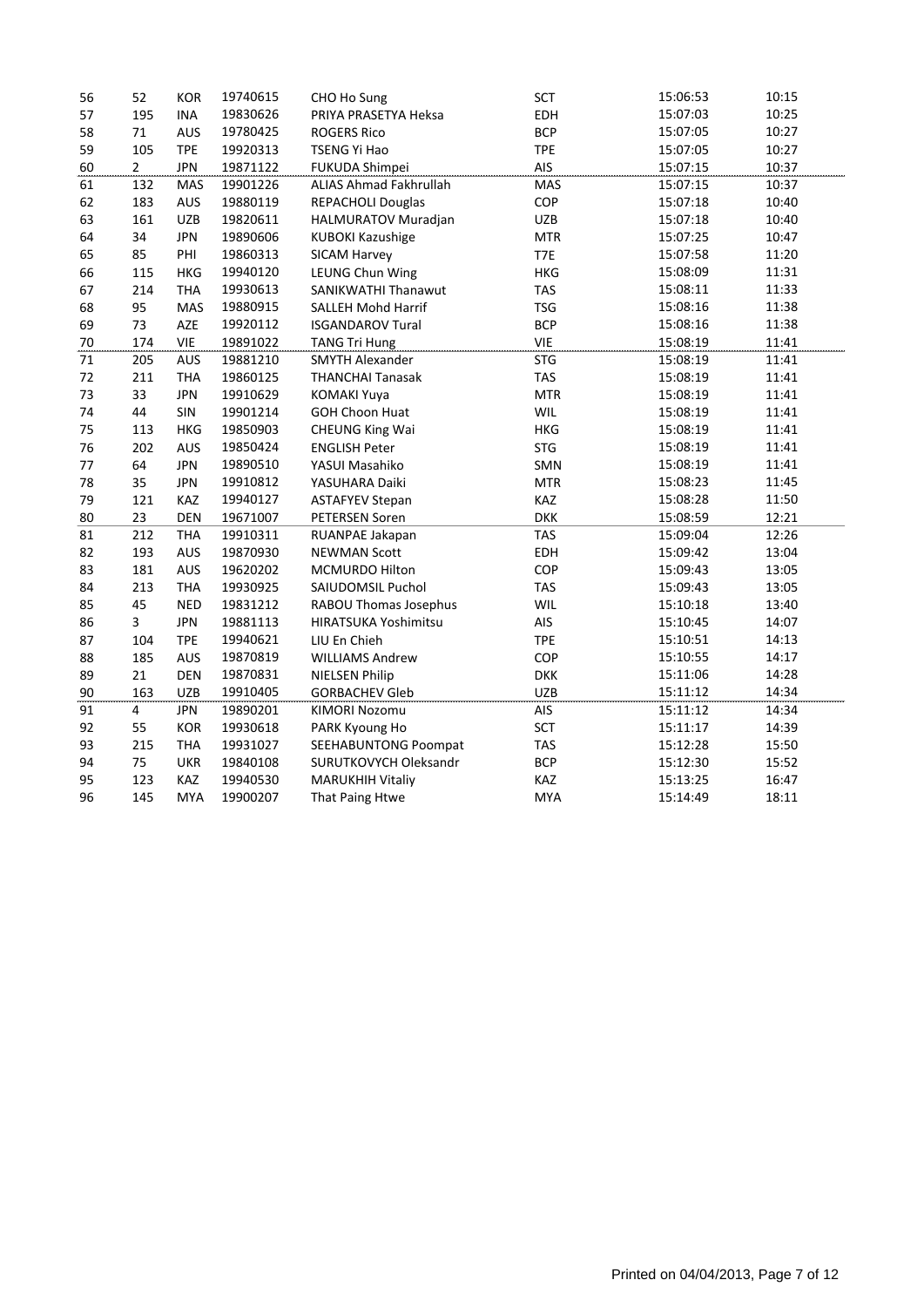# *TEAM GENERAL CLASSIFICATION by TIME*

| <b>PLACE</b> | <b>TEAM NAME</b>                                 | <b>CODE</b> | <b>TIME</b> | GAP   |
|--------------|--------------------------------------------------|-------------|-------------|-------|
| 1            | TEAM HONG KONG CHINA                             | <b>HKG</b>  | 44:52:20    |       |
| 2            | SYNERGY BAKU CYCLING PROJECT                     | <b>BCP</b>  | 44:53:32    | 01:12 |
| 3            | <b>MALAYSIA NATIONAL TEAM</b>                    | MAS         | 44:53:51    | 01:31 |
| 4            | SHIMANO RACING TEAM                              | <b>SMN</b>  | 44:54:04    | 01:44 |
| 5            | <b>TEAM THAILAND</b>                             | THA         | 44:54:26    | 02:06 |
| 6            | TERENGGANU CYCLING TEAM                          | <b>TSG</b>  | 44:55:34    | 03:14 |
| 7            | SATALYST GIANT RACING TEAM                       | <b>STG</b>  | 44:55:44    | 03:24 |
| 8            | <b>VIETNAM NATIONAL TEAM</b>                     | <b>VIE</b>  | 44:58:08    | 05:48 |
| 9            | <b>CCN CYCLING TEAM</b>                          | <b>CCN</b>  | 44:59:23    | 07:03 |
| 10           | TEAM 7 ELEVEN PRESENTED BY ROAD BIKE PHILIPPINES | T7E         | 44:59:39    | 07:19 |
| 11           | SEOUL CYCLING TEAM                               | SCT         | 45:01:03    | 08:43 |
| 12           | <b>MATRIX POWERTAG</b>                           | <b>MTR</b>  | 45:03:51    | 11:31 |
| 13           | UZEBEKISTAN NATIONAL TEAM                        | <b>UZB</b>  | 45:05:05    | 12:45 |
| 14           | CITY OF PERTH CYCLING TEAM                       | <b>COP</b>  | 45:06:29    | 14:09 |
| 15           | CHINESE TAIPEI NATIONAL TEAM                     | <b>TPE</b>  | 45:07:21    | 15:01 |
| 16           | AISAN RACING TEAM                                | <b>AIS</b>  | 45:11:22    | 19:02 |
| 17           | DESIGNA KOKKEN - KNUDSGAARD                      | <b>DKK</b>  | 45:12:42    | 20:22 |
| 18           | <b>TEAM KAZAKHSTAN</b>                           | <b>KAZ</b>  | 45:13:30    | 21:10 |
| 19           | <b>EDDY HOLLANDS BICYCLE SERVICES</b>            | <b>EDH</b>  | 45:16:16    | 23:56 |
| 20           | WILIER SINGAPORE TEAM                            | WIL         | 45:16:21    | 24:01 |
| 21           | <b>T-ALL STAR</b>                                | <b>TAS</b>  | 45:24:54    | 32:34 |

## *OVERALL BEST ASEAN RIDERS (BLUE JERSEY)*

| PLACE          | NO. | SURNAME, NAME - TEAM    | <b>TIME</b>    | <b>GAP</b> | PLACE NO |     | SURNAME, NAME - TEAM  | <b>TIME</b>    | GAP |
|----------------|-----|-------------------------|----------------|------------|----------|-----|-----------------------|----------------|-----|
| 1              | 134 | RUSLI A - MAS           | 14:57:11       |            | 11       | 135 | ZAINAL M - MAS        | 15:02:32 05:21 |     |
| $\overline{2}$ | 131 | AHMAD LUTFI M - MAS     | 14:58:09 00:58 |            | 12       | 152 | CHANGPAD K - THA      | 15:03:00 05:49 |     |
| 3              | 155 | YORDSUWAN S - THA       | 14:58:27 01:16 |            | 13       | 172 | HOV-VIE               | 15:03:00 05:49 |     |
| 4              | 153 | LIPHONGYU N - THA       | 14:59:06 01:55 |            | 14       | 132 | ALIAS A - MAS         | 15:07:15 10:04 |     |
| 5              | 151 | <b>BOONRATANATHANAK</b> | 14:59:07 01:56 |            | 15       | 174 | TANG T - VIE          | 15:08:19 11:08 |     |
| 6              | 171 | <b>BUI M - VIE</b>      | 14:59:16 02:05 |            | 16       | 145 | That Paing Htwe - MY/ | 15:14:49 17:38 |     |
| $\overline{7}$ | 175 | TRINH D - VIE           | 14:59:17 02:06 |            |          |     |                       |                |     |
| 8              | 173 | NGUYEN H - VIE          | 14:59:31 02:20 |            |          |     |                       |                |     |
| 9              | 133 | MISBAH M - MAS          | 14:59:31 02:20 |            |          |     |                       |                |     |
| 10             | 154 | SAI-UDOMSIL P - THA     | 15:01:15 04:04 |            |          |     |                       |                |     |

# *TEAM GENERAL CLASSIFICATION by TIME for ASEAN TEAM*

| <b>PLACE</b> | TEAM NAME              | CODE       | TIME     | GAP   |
|--------------|------------------------|------------|----------|-------|
|              | MALAYSIA NATIONAL TEAM | <b>MAS</b> | 44:53:51 |       |
|              | TEAM THAILAND          | <b>THA</b> | 44:54:26 | 00:35 |
|              | VIETNAM NATIONAL TEAM  | VIE        | 44:58:08 | 04:17 |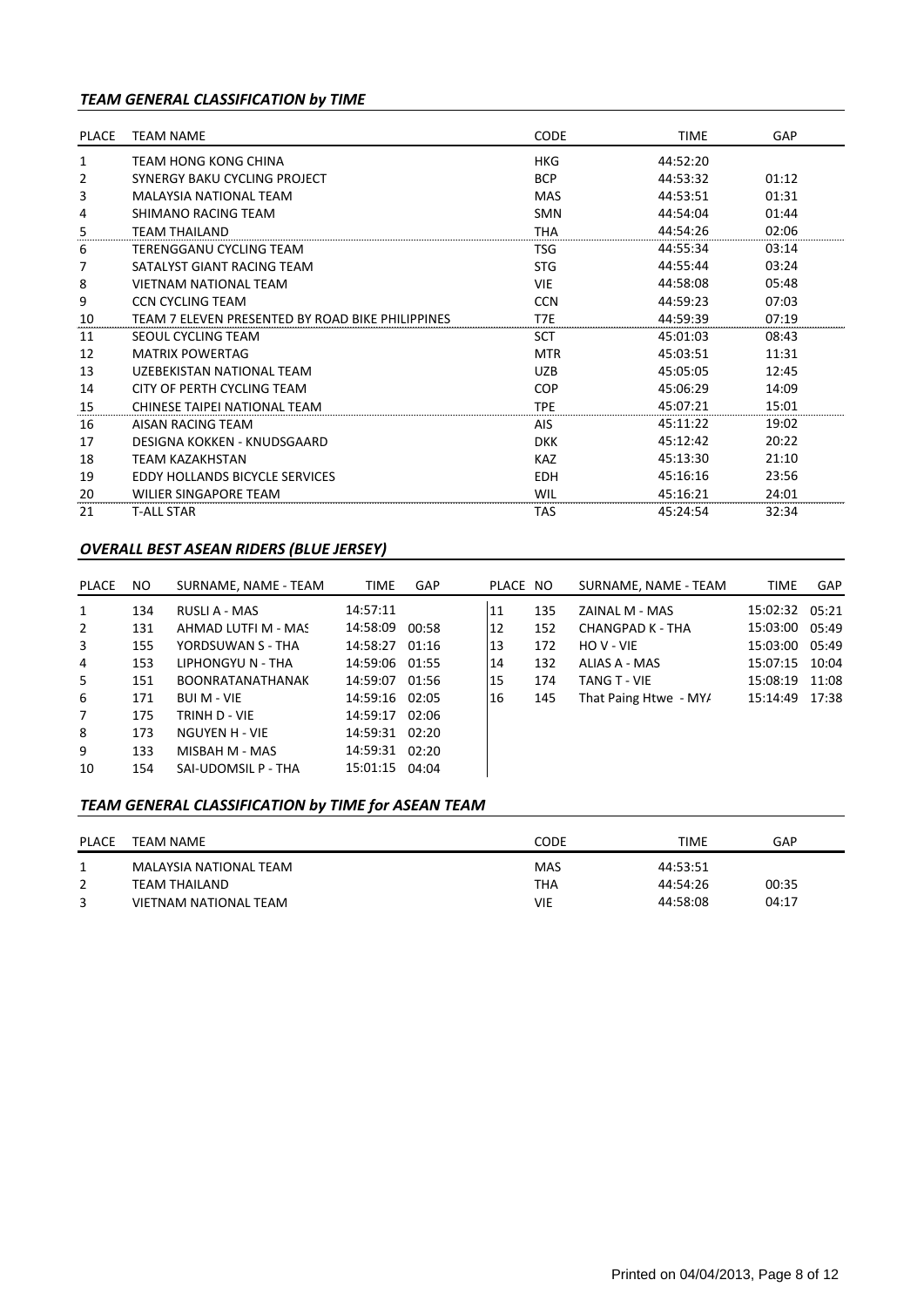# *ORDER of TEAM CAR for STAGE 5*

| Order | Team                                             |
|-------|--------------------------------------------------|
|       |                                                  |
| 1     | TERENGGANU CYCLING TEAM                          |
| 2     | <b>TEAM HONG KONG CHINA</b>                      |
| 3     | CITY OF PERTH CYCLING TEAM                       |
| 4     | AISAN RACING TEAM                                |
| 5     | <b>MALAYSIA NATIONAL TEAM</b>                    |
| 6     | <b>SYNERGY BAKU CYCLING PROJECT</b>              |
| 7     | SATALYST GIANT RACING TEAM                       |
| 8     | <b>WILIER SINGAPORE TEAM</b>                     |
| 9     | SHIMANO RACING TEAM                              |
| 10    | <b>MATRIX POWERTAG</b>                           |
| 11    | <b>CCN CYCLING TEAM</b>                          |
| 12    | <b>TEAM THAILAND</b>                             |
| 13    | <b>VIETNAM NATIONAL TEAM</b>                     |
| 14    | CHINESE TAIPEI NATIONAL TEAM                     |
| 15    | <b>EDDY HOLLANDS BICYCLE SERVICES</b>            |
| 16    | TEAM 7 ELEVEN PRESENTED BY ROAD BIKE PHILIPPINES |
| 17    | <b>SEOUL CYCLING TEAM</b>                        |
| 18    | UZEBEKISTAN NATIONAL TEAM                        |
| 19    | DESIGNA KOKKEN - KNUDSGAARD                      |
| 20    | <b>TEAM KAZAKHSTAN</b>                           |
| 21    | <b>T-ALL STAR</b>                                |
| 22    | <b>TEAM MYANMAR</b>                              |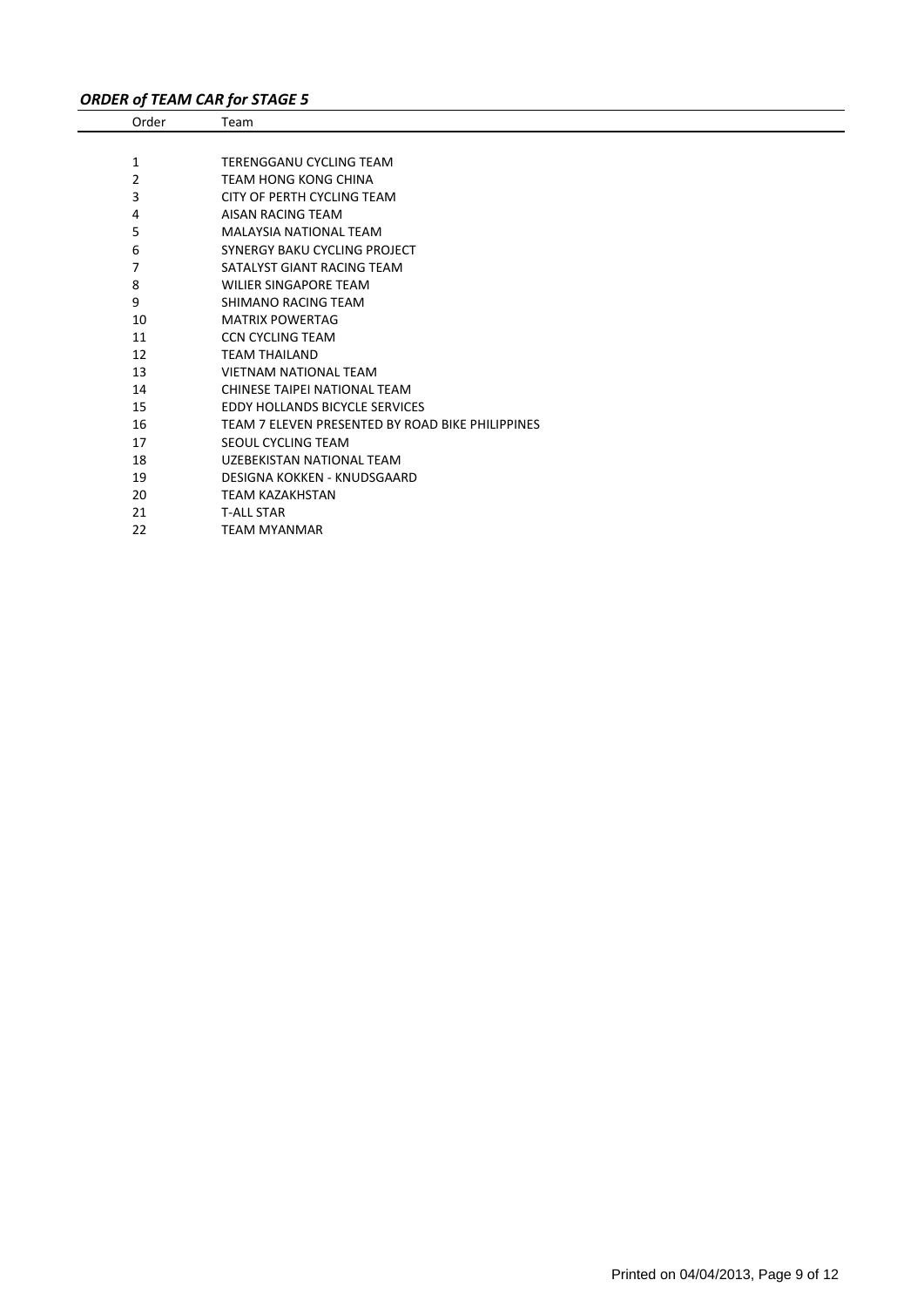STAGE 4 ‐ Chumporn ‐ Ranong Thursday, April 4, 2013

## *POINTS CLASSIFICATION (GREEN JERSEY)*

| <b>STAGE</b>   |                |                             |             |                |    | <b>OVERALL</b> |                |                             |                   |                                                    |
|----------------|----------------|-----------------------------|-------------|----------------|----|----------------|----------------|-----------------------------|-------------------|----------------------------------------------------|
| PLACE NO       |                | SURNAME, NAME               | <b>TEAM</b> | POINTS BONUSES |    | PLACE NO       |                | SURNAME, NAME               | <b>TEAM</b>       | <b>POINTS</b>                                      |
|                |                | <b>INTERMEDIATE SPRINT</b>  |             |                |    | 1              | 31             | <b>WIESIAK M</b>            | <b>MTR</b>        | 32                                                 |
|                |                | at 103km, @under the bridge |             |                |    | $\overline{2}$ | 71             | ROGERS R                    | <b>BCP</b>        | 28                                                 |
| $\mathbf{1}$   | 73             | <b>ISGANDAROV T</b>         | <b>BCP</b>  | 3              | 03 | 3              | 65             | YOSHIDA H                   | SMN               | 26                                                 |
| $\overline{2}$ | 53             | KO D                        | SCT         | $\overline{2}$ | 02 | 4              | 92             | AZIZ M                      | TSG               | 25                                                 |
| 3              | 83             | <b>GALEDO M</b>             | T7E         | $\mathbf{1}$   | 01 | 5              | 52             | СНО Н                       | <b>SCT</b>        | 20                                                 |
|                |                |                             |             |                |    | 6              | 111            | <b>CHOIK</b>                | <b>HKG</b>        | 19                                                 |
|                |                |                             |             |                |    | $\overline{7}$ | 114            | <b>KWOKH</b>                | <b>HKG</b>        | 18                                                 |
|                | at FINISH Line |                             |             |                |    | 8              | 61             | <b>HATANAKAY</b>            | SMN               | 17                                                 |
| $\mathbf{1}$   | 151            | BOONRATANATHANAK THA        |             | 16             | 10 | 9              | 91             | <b>SALLEH M</b>             | <b>TSG</b>        | 17                                                 |
| $\overline{2}$ | 74             | McCONVEY C                  | <b>BCP</b>  | 14             | 06 | 10             | 41             | LOH <sub>S</sub>            | <b>WIL</b>        | 16                                                 |
| 3              | 131            | AHMAD LUTFI M               | MAS         | 13             | 04 | 11             | 151            | <b>BOONRATANATHANAK THA</b> |                   | 16                                                 |
| 4              | 65             | YOSHIDA H                   | <b>SMN</b>  | 12             |    | 12             | 72             | <b>ASADOV E</b>             | <b>BCP</b>        | 14                                                 |
| 5              | 114            | <b>KWOKH</b>                | <b>HKG</b>  | 11             |    | 13             | 184            | <b>WALKER W</b>             | COP               | 14                                                 |
| 6              | 91             | SALLEH M                    | <b>TSG</b>  | 10             |    | 14             | 74             | MCCONVEY C                  | <b>BCP</b>        | 14                                                 |
| 7              | 93             | MAT AMIN M                  | <b>TSG</b>  | 9              |    | 15             | 131            | AHMAD LUTFI M               | MAS               | 14                                                 |
| 8              | 31             | <b>WIESIAK M</b>            | <b>MTR</b>  | 8              |    | 16             | 21             | <b>NIELSEN P</b>            | <b>DKK</b>        | 14                                                 |
| 9              | 61             | <b>HATANAKAY</b>            | <b>SMN</b>  | 7              |    | 17             | 95             | SALLEH M                    | <b>TSG</b>        | 13                                                 |
| 10             | 75             | SURUTKOVYCH O               | <b>BCP</b>  | 6              |    | 18             | 132            | <b>ALIAS A</b>              | MAS               | 12                                                 |
| 11             | 101            | WU P                        | <b>TPE</b>  | 5              |    | 19             | 155            | YORDSUWAN S                 | <b>THA</b>        | 11                                                 |
| 12             | 171            | <b>BUIM</b>                 | <b>VIE</b>  | 4              |    | 20             | 134            | <b>RUSLI A</b>              | MAS               | 10                                                 |
| 13             | 133            | MISBAH M                    | MAS         | 3              |    | 21             | 154            | SAI-UDOMSIL P               | THA               | 10                                                 |
| 14             | 203            | <b>HALL B</b>               | <b>STG</b>  | 2              |    | 22             | 14             | <b>JONES C</b>              | <b>CCN</b>        | 9                                                  |
| 15             | 11             | <b>NEDERLOF L</b>           | <b>CCN</b>  | 1              |    | 23             | 93             | MAT AMIN M                  | <b>TSG</b>        | 9                                                  |
|                |                |                             |             |                |    | 24             | 15             | <b>LEE K</b>                | <b>CCN</b>        | 9                                                  |
|                |                |                             |             |                |    | 25             | 112            | <b>CHEUNG K</b>             | <b>HKG</b>        | 6                                                  |
|                |                |                             |             |                |    | 26             | 164            | <b>KARIMOV R</b>            | <b>UZB</b>        | 6                                                  |
|                |                |                             |             |                |    | 27             | 75             | SURUTKOVYCH O               | <b>BCP</b>        | 6                                                  |
|                |                |                             |             |                |    | 28             | 101            | WU P                        | <b>TPE</b>        | 5                                                  |
|                |                |                             |             |                |    | 29             | $\overline{2}$ | <b>FUKUDA S</b>             | AIS               | 5                                                  |
|                |                |                             |             |                |    | 30             | 175            | TRINH D                     | VIE               | 4                                                  |
|                |                |                             |             |                |    | 31             | $\mathbf{1}$   | <b>NAKAJIMA Y</b>           | AIS               | 4                                                  |
|                |                |                             |             |                |    | 32             | 171            | <b>BUIM</b>                 | VIE               | 4                                                  |
|                |                |                             |             |                |    | 33             | 82             | <b>AQUINO J</b>             | T7E               | 4                                                  |
|                |                |                             |             |                |    | 34             | 73             | <b>ISGANDAROV T</b>         | <b>BCP</b>        | 3                                                  |
|                |                |                             |             |                |    | 35             | 153            | LIPHONGYU N                 | <b>THA</b>        | 3                                                  |
|                |                |                             |             |                |    | 36             | 133            | <b>MISBAH M</b>             | <b>MAS</b>        | 3                                                  |
|                |                |                             |             |                |    | 37             | 54             | LEE <sub>S</sub>            | SCT               | 3                                                  |
|                |                |                             |             |                |    | 38             | 183            | REPACHOLI D                 | COP               | 3                                                  |
|                |                |                             |             |                |    | 39             | 55             | <b>PARK K</b>               | SCT               | 3                                                  |
|                |                |                             |             |                |    | 40             | 84<br>53       | <b>HUALDAR</b>              | T7E<br><b>SCT</b> | $\overline{\mathbf{c}}$                            |
|                |                |                             |             |                |    | 41<br>42       | 105            | KO D<br><b>TSENGY</b>       | <b>TPE</b>        | $\overline{\mathbf{c}}$<br>$\overline{\mathbf{c}}$ |
|                |                |                             |             |                |    | $\sim$         | 4.4            | NICOCOLOC I                 | CCD               | $\overline{a}$                                     |

|          |              | LACE NO SURNAME, NAME TEAM |                   | <b>POINTS</b> |
|----------|--------------|----------------------------|-------------------|---------------|
| 1        |              | 31 WIESIAK M               | MTR               | 32            |
| 2        | 71           | ROGERS R                   | BCP               | 28            |
| 3        | 65           | YOSHIDA H                  | SMN               | 26            |
| 4        | 92           | AZIZ M                     | <b>TSG</b>        | 25            |
| 5        | 52           | CHO H                      | <b>SCT</b>        | 20            |
| 6        |              | 111 CHOI K                 | HKG               | 19            |
| 7        |              | 114 KWOK H                 | HKG               | 18            |
| 8        |              | 61 HATANAKA Y              | SMN               | 17            |
| 9        | 91           | SALLEH M                   | <b>TSG</b>        | 17            |
| 10       | 41           | LOH S                      | <b>WIL</b>        | 16            |
| 11       |              | 151 BOONRATANATHANAK THA   |                   | 16            |
| 12       |              | 72 ASADOV E                | <b>BCP</b>        | 14            |
| 13       |              | 184 WALKER W               | COP               | 14            |
| 14       |              | 74 McCONVEY C              | <b>BCP</b>        | 14            |
| 15       |              | 131 AHMAD LUTFI M          | MAS               | 14            |
| 16       | 21           | NIELSEN P                  | <b>DKK</b>        | 14            |
| 17       | 95           | SALLEH M                   | <b>TSG</b>        | 13            |
| 18       |              | 132 ALIAS A                | MAS               | 12            |
| 19       |              | 155 YORDSUWAN S            | THA               | 11            |
| 20       |              | 134 RUSLIA                 | MAS               | 10            |
| 21       |              | 154 SAI-UDOMSIL P          | <b>THA</b>        | 10            |
| 22       | 14           | JONES C                    | <b>CCN</b>        | 9             |
| 23       | 93           | MAT AMIN M                 | <b>TSG</b>        | 9             |
| 24       | 15           | lee k                      | <b>CCN</b>        | 9             |
| 25       |              | 112 CHEUNG K               | <b>HKG</b>        | 6             |
| 26       |              | 164 KARIMOV R              | UZB               | 6             |
| 27       | 75           | SURUTKOVYCH O              | <b>BCP</b>        | 6             |
| 28       | 101          | WU P                       | <b>TPE</b>        | 5             |
| 29       | $\mathbf{2}$ | FUKUDA S                   | AIS               | 5             |
| 30       | 175          | TRINH D                    | <b>VIE</b>        | $\sqrt{4}$    |
| 31       | 1            | NAKAJIMA Y                 | AIS               | 4             |
| 32       |              | 171 BUI M                  | <b>VIE</b>        | 4<br>4        |
| 33<br>34 | 82<br>73     | AQUINO J<br>ISGANDAROV T   | T7E<br><b>BCP</b> | 3             |
| 35       |              | 153 LIPHONGYU N            | THA               | 3             |
| 36       |              | 133 MISBAH M               | <b>MAS</b>        | 3             |
| 37       | 54           | LEE S                      | <b>SCT</b>        | 3             |
| 38       | 183          | REPACHOLI D                | <b>COP</b>        | 3             |
| 39       | 55           | <b>PARK K</b>              | SCT               | 3             |
| 40       | 84           | HUALDA R                   | T7E               | 2             |
| 41       | 53           | KO D                       | <b>SCT</b>        | 2             |
| 42       | 105          | <b>TSENGY</b>              | <b>TPE</b>        | 2             |
| 43       | 11           | NEDERLOF L                 | <b>CCN</b>        | $\mathbf 1$   |
| 44       | 83           | GALEDO M                   | T7E               | 1             |
| 45       | 51           | LEE W                      | <b>SCT</b>        | 1             |
| 46       | 161          | <b>HALMURATOV M</b>        | UZB               | 1             |
|          |              |                            |                   |               |

#### *STAGE MOUNTAIN POINTS*

# **STAGE**

PLACE NO SURNAME, NAME TEAM POINTS BONUSES **at 165.9km, 165m, @Military Control**

|               | at 165.9km, 165m, @Military Control |      |  |
|---------------|-------------------------------------|------|--|
| $\mathbf{1}$  | 201 VAN DER PLOEG. P                | -STG |  |
| $\mathcal{L}$ | 93 MAT AMIN. M                      | TSG  |  |
| 3             | 114 KWOK. H                         | HKG  |  |
|               |                                     |      |  |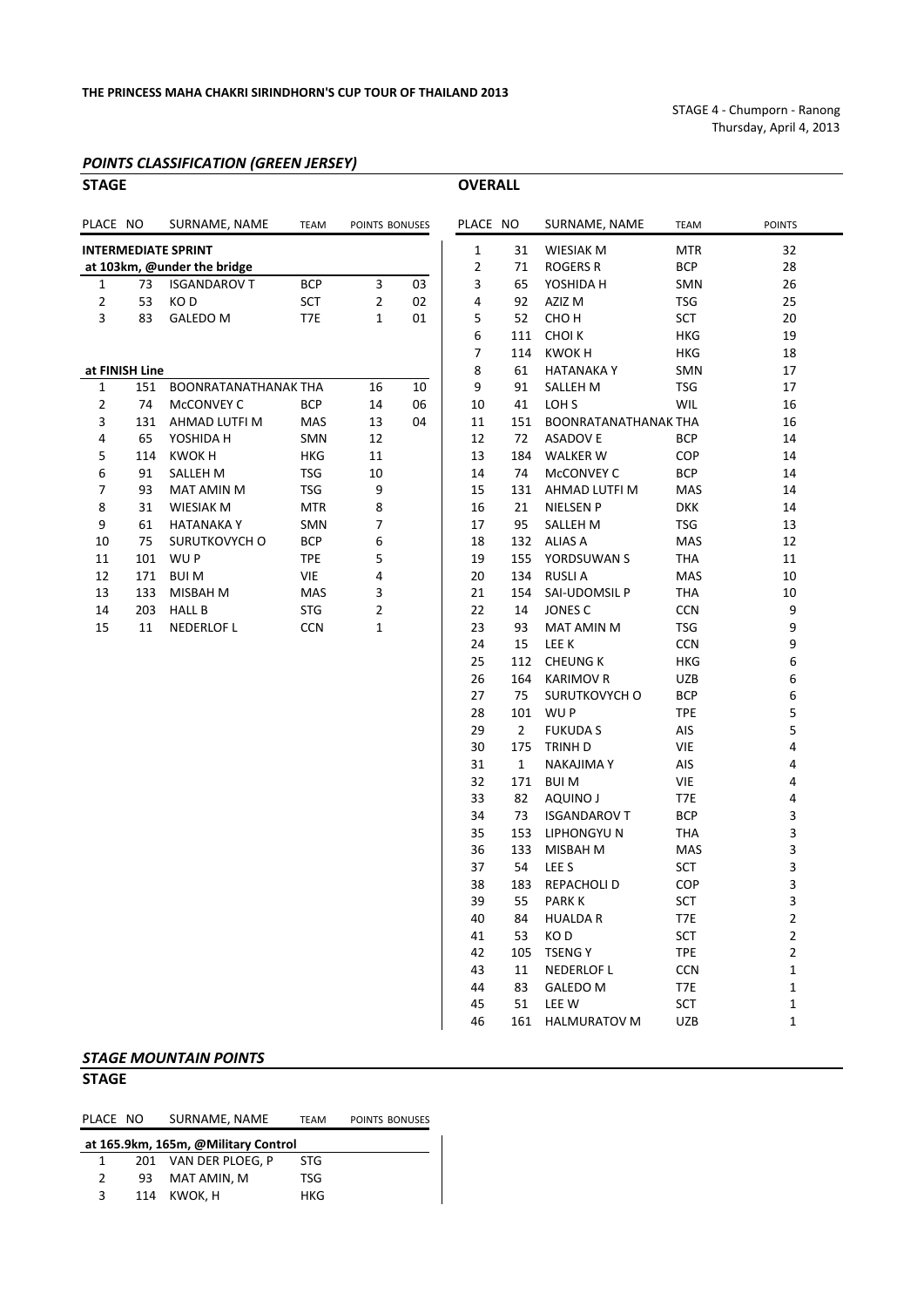#### **THE PRINCESS MAHA CHAKRI SIRINDHORN'S CUP TOUR OF THAILAND 2013**

*START LIST*

Friday, April 5, 2013 09:00 Distance : 195 km

|                |               | <b>NO NAME</b>                                   | UCI CODE                   |   |               | <b>NO NAME</b>                                | UCI CODE                  |
|----------------|---------------|--------------------------------------------------|----------------------------|---|---------------|-----------------------------------------------|---------------------------|
|                | $1$ AIS       | <b>AISAN RACING TEAM</b>                         | <b>JPN</b><br>$16 + 19:02$ |   |               | 2 CCN CCN CYCLING TEAM                        | <b>BRU</b><br>$9 + 07:03$ |
|                |               | 1 NAKAJIMA Yasuharu                              | $4 + 00:00:04$             |   |               | 11 NEDERLOF Leendertarie                      | $26 + 00:02:53$           |
|                |               |                                                  |                            |   |               |                                               |                           |
|                |               | 2 FUKUDA Shimpei                                 | $60 + 00:10:37$            |   |               |                                               |                           |
|                |               | 3 HIRATSUKA Yoshimitsu                           | $86 + 00:14:07$            |   |               |                                               |                           |
|                |               | 4 KIMORI Nozomu                                  | $91 + 00:14:34$            |   |               | 14 JONES Caleb                                | $15 + 00:01:39$           |
|                |               |                                                  |                            |   |               | 15 LEE Ki Suk                                 | $41 + 00:04:55$           |
| 3              | <b>DKK</b>    | <b>DESIGNA KOKKEN - KNUDSGAARD</b>               | <b>DEN</b>                 | 4 | <b>MTR</b>    | <b>MATRIX POWERTAG</b>                        | <b>JPN</b>                |
|                |               |                                                  | $17 + 20:22$               |   |               |                                               | $12 + 11:31$              |
|                |               | 21 NIELSEN Philip                                | $89 + 00:14:28$            |   |               | 31 WIESIAK Mariusz                            | $10 + 00:01:04$           |
|                |               |                                                  |                            |   |               | 32 KIM Do Hyoung                              | $34 + 00:03:10$           |
|                |               |                                                  |                            |   |               |                                               |                           |
|                |               | 23 PETERSEN Soren                                | $80 + 00:12:21$            |   |               | 33 KOMAKI Yuya                                | $73 + 00:11:41$           |
|                |               | 24 RASMUSSSEN Nicki                              | $43 + 00:05:00$            |   |               | 34 KUBOKI Kazushige                           | $64 + 00:10:47$           |
|                |               | 25 WARSOE Emil                                   | $54 + 00:09:00$            |   |               | 35 YASUHARA Daiki                             | $78 + 00:11:45$           |
| 5.             | WIL           | <b>WILIER SINGAPORE TEAM</b>                     | <b>SIN</b>                 |   | 6 SCT         | SEOUL CYCLING TEAM                            | <b>KOR</b>                |
|                |               |                                                  | $20 + 24:01$               |   |               |                                               | $11 + 08:43$              |
|                |               |                                                  | $8 + 00:00:56$             |   |               | 51 LEE Won Jae                                | $52 + 00:06:39$           |
|                |               | 41 LOH Sea Keong                                 |                            |   |               |                                               |                           |
|                |               |                                                  |                            |   |               | 52 CHO Ho Sung                                | $56 + 00:10:15$           |
|                |               |                                                  |                            |   |               | 53 KO Do Kyun                                 | $44 + 00:05:30$           |
|                |               | 44 GOH Choon Huat                                | $74 + 00:11:41$            |   |               | 54 LEE Seung Kwon                             | $35 + 00:03:29$           |
|                |               | 45 RABOU Thomas Josephus                         | $85 + 00:13:40$            |   |               | 55 PARK Kyoung Ho                             | $92 + 00:14:39$           |
|                |               |                                                  |                            |   |               |                                               |                           |
| $\overline{7}$ |               | SMN SHIMANO RACING TEAM                          | <b>JPN</b>                 |   | 8 BCP         | SYNERGY BAKU CYCLING PROJECT                  | AZE                       |
|                |               |                                                  | $4 + 01:44$                |   |               |                                               | $2 + 01:12$               |
|                |               | 61 HATANAKA Yusuke                               | $16 + 00:01:49$            |   |               | 71 ROGERS Rico                                | $58 + 00:10:27$           |
|                |               | 62 IRIBE Shotaro                                 | $18 + 00:02:07$            |   |               | 72 ASADOV Elchin                              | $11 + 00:01:05$           |
|                |               | 63 NONAKA Ryoma                                  | $19 + 00:02:16$            |   |               | 73 ISGANDAROV Tural                           | $69 + 00:11:38$           |
|                |               | 64 YASUI Masahiko                                | $77 + 00:11:41$            |   |               | 74 McCONVEY Conner                            | $6 + 00:00:35$            |
|                |               |                                                  | $9 + 00:01:02$             |   |               | 75 SURUTKOVYCH Oleksandr                      | $94 + 00:15:52$           |
|                |               | 65 YOSHIDA Hayato                                |                            |   |               |                                               |                           |
| 9              | T7E           | TEAM 7 ELEVEN PRESENTED BY ROAD BIKE PHILIPPINES | PHI                        |   | <b>10 TSG</b> | <b>TERENGGANU CYCLING TEAM</b>                | <b>MAS</b>                |
|                |               |                                                  | $10 + 07:19$               |   |               |                                               | $6 + 03:14$               |
|                |               | 81 RAVINA Jonipher B                             | $32 + 00:03:00$            |   |               | 91 SALLEH Mohd Zamri                          | $24 + 00:02:41$           |
|                |               | 82 AQUINO Jerry JR                               | $51 + 00:06:23$            |   |               | 92 AZIZ Mohd Saiful Anuar                     | $1 - 14:56:38$            |
|                |               | 83 GALEDO Mark John                              | $33 + 00:03:00$            |   |               | 93 MAT AMIN Mohd Shahrul                      | $31 + 00:02:53$           |
|                |               | 84 HUALDA Ronnel                                 | $36 + 00:03:44$            |   |               | 94 ROSDI Mohd Nor Umardi                      | $37 + 00:03:45$           |
|                |               |                                                  |                            |   |               | 95 SALLEH Mohd Harrif                         |                           |
|                |               | 85 SICAM Harvey                                  | $65 + 00:11:20$            |   |               |                                               | $68 + 00:11:38$           |
|                | <b>11 TPE</b> | <b>CHINESE TAIPEI NATIONAL TEAM</b>              | <b>TPE</b>                 |   | <b>12</b> HKG | TEAM HONG KONG CHINA                          | HKG                       |
|                |               |                                                  | $15 + 15:01$               |   |               |                                               | $1 - 44:52:20$            |
|                |               | 101 WU Po Hung                                   | $25 + 00:02:43$            |   |               | 111 CHOI Ki Ho                                | $2 + 00:00:02$            |
|                |               | 102 HUNG Kun Hung                                | $38 + 00:04:17$            |   |               | 112 CHEUNG King Lok                           | $13 + 00:01:14$           |
|                |               |                                                  |                            |   |               |                                               |                           |
|                |               |                                                  |                            |   |               | 113 CHEUNG King Wai                           | $75 + 00:11:41$           |
|                |               | 104 LIU En Chieh                                 | $87 + 00:14:13$            |   |               | 114 KWOK Ho Ting Marco                        | $12 + 00:01:08$           |
|                |               | 105 TSENG Yi Hao                                 | $59 + 00:10:27$            |   |               | 115 LEUNG Chun Wing                           | $66 + 00:11:31$           |
|                | 13 KAZ        | <b>TEAM KAZAKHSTAN</b>                           | KAZ                        |   | <b>14</b> MAS | <b>MALAYSIA NATIONAL TEAM</b>                 | <b>MAS</b>                |
|                |               |                                                  | $18 + 21:10$               |   |               |                                               | $3 + 01:31$               |
|                |               | 121 ASTAFYEV Stepan                              | $79 + 00:11:50$            |   |               | 131 AHMAD LUTFI Muhammad Fauzan 14 + 00:01:31 |                           |
|                |               |                                                  |                            |   |               | 132 ALIAS Ahmad Fakhrullah                    |                           |
|                |               | 122 KAZANTSEV Timur                              | $48 + 00:06:03$            |   |               |                                               | $61 + 00:10:37$           |
|                |               | 123 MARUKHIH Vitaliy                             | $95 + 00:16:47$            |   |               | 133 MISBAH Muhamad Rauf Nur                   | $29 + 00:02:53$           |
|                |               | 124 MORDVINTSEV Kirill                           | $53 + 00:08:45$            |   |               | 134 RUSLI Amir Mustafa                        | $5 + 00:00:33$            |
|                |               |                                                  |                            |   |               | 135 ZAINAL Mohd Nor Rizuan                    | 47 + 00:05:54             |
|                |               |                                                  |                            |   |               |                                               |                           |